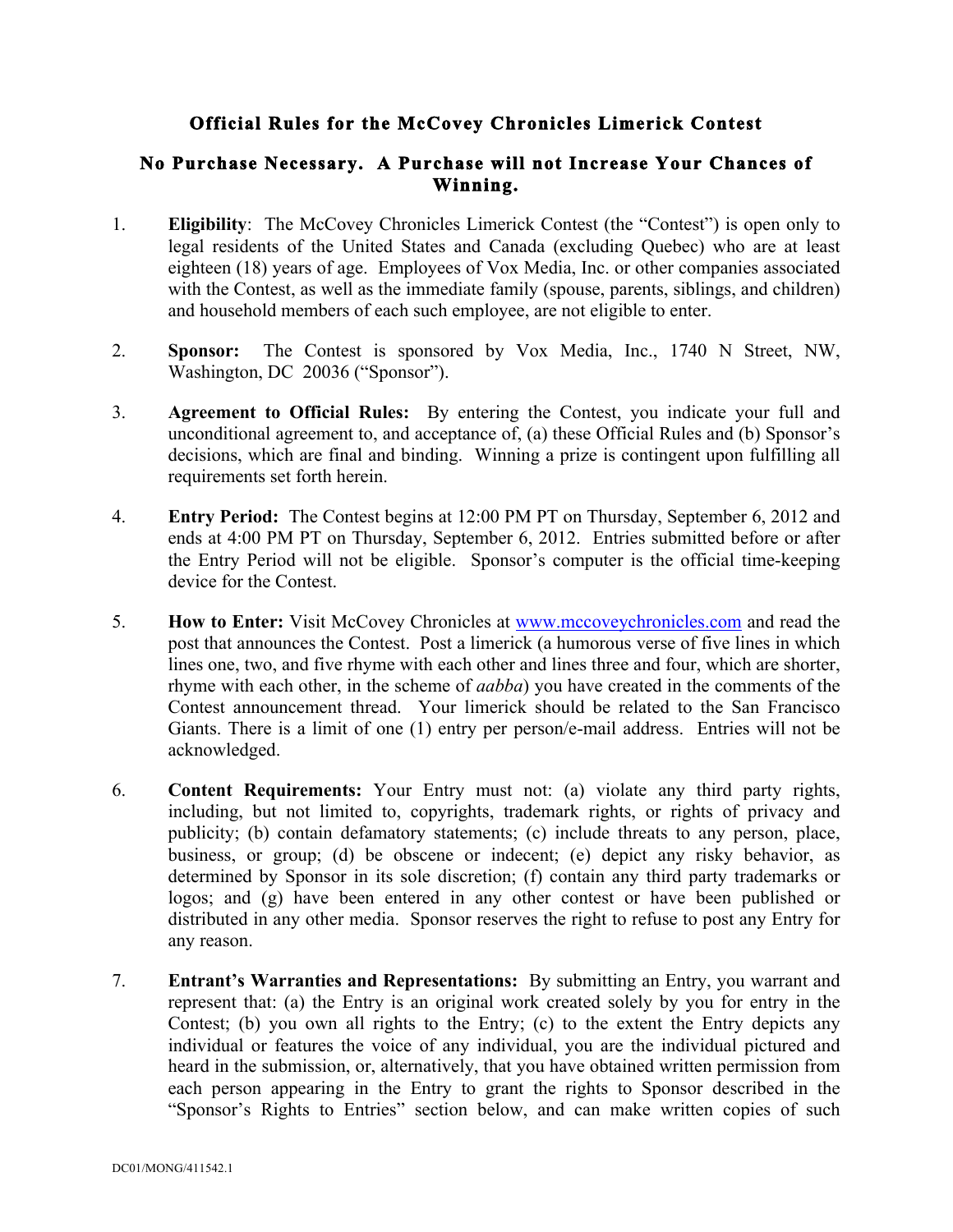permissions available to Sponsor upon request; and (d) the Entry complies with all requirements of these Official Rules.

- 8. **Sponsor's Rights to Entries:** By participating, you: (a) irrevocably grant Sponsor, its agents, licensees, and assigns the unconditional and perpetual (non-exclusive) right and permission to copyright, reproduce, encode, store, copy, transmit, publish, post, broadcast, display, publicly perform, adapt, modify, create derivative works of, exhibit, and otherwise use your Entry as-is or as-edited (with or without using your name) in any media throughout the world for any purpose, without limitation, and without additional review, compensation, or approval from you or any other party; (b) forever waive any rights of copyrights, trademark rights, privacy rights, and any other legal or moral rights that may preclude Sponsor's use of your Entry, or require any further permission for Sponsor to use the Entry; and (c) agree not to instigate, support, maintain, or authorize any action, claim, or lawsuit against Sponsor on the grounds that any use of the Entry, or any derivative works, infringes any of your rights as creator of the Entry, including, without limitation, copyrights, trademark rights, and moral rights.
- 9. **Selection of Potential Winner:** All Entries will be posted on the Contest website www.mccoveychronicles.com during the duration of the Contest and visitors to the website will be invited to "Rec" their favorite Entry using the link provided with the comment. Recs should be based on whatever subjective criteria the visitor deems relevant such as Entry's creativity, substance, humor, wit, etc. Each "Rec" will count as a vote. The five (5) participant Entries with the most votes will be deemed the potential winners. The odds of being selected depend on the number of entries received and the performance of each entrant. In the event of a tie, the earlier (determined by comment timestamp) of the tying Entries will be deemed the potential winner. If the Sponsor suspects any fraud, tampering, or any activity that the Sponsor believes may impair the integrity of the voting process, the Sponsor may, in its sole discretion, select the potential winners according the Judging Criteria without reference to the public votes.
- 10. **Notification and Requirements of Potential Winners**: Sponsor will attempt to notify potential winners within three (3) business days of the date of selection. If a potential winner does not respond within three (3) business days after the notice is sent, the Sponsor will select an alternate potential winner in his/her place according to the Judging Criteria. Only three (3) alternate potential winners will be contacted. Except where prohibited, a potential winner may be required to complete and return an affidavit of eligibility, a liability/publicity release, and a release in which he/she irrevocably assigns and transfers to Sponsor any and all rights, title, and interest in Entry, including, without limitation, all copyrights and trademark rights, and waives all moral rights in the Entry. If a potential winner is a minor, his/her parent or legal guardian will be required to sign the documents on his/her behalf. If a potential winner fails to sign and return these documents within the required time period, an alternate potential winner may be selected in his/her place according to the Judging Criteria. Only three (3) alternate potential winners may be contacted.
- 11. **Prize(s):** The confirmed winner will receive a copy of "A&E Home Video San Francisco Giants Baseball's Greatest Games: Cain's First Perfect Game" with a retail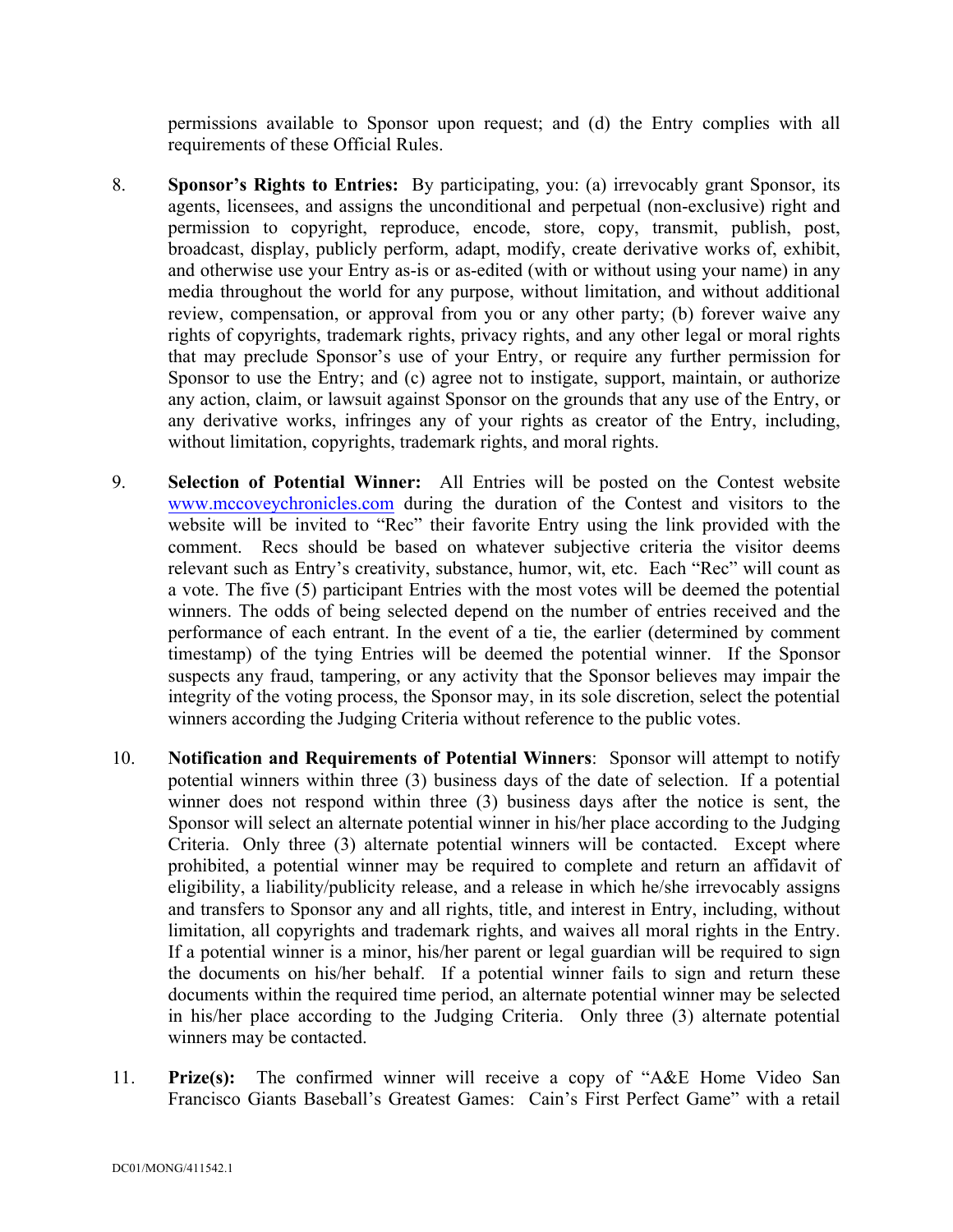value of \$12.99 USD (\$12.80 CAD). A winner is responsible for paying any applicable income taxes and any and all other costs and expenses not listed above. Any prize details not specified above will be determined by Sponsor in its sole discretion. A prize may not be transferred and must be accepted as awarded. You may not request cash or a substitute prize; however, Sponsor reserves the right to substitute a prize with another prize of equal or greater value if the prize is not available for any reason, as determined by Sponsor in its sole discretion.

- 12. **General Conditions:** In the event that the operation, security, or administration of the Contest is impaired in any way for any reason, including, but not limited to fraud, virus, or other technical problem, Sponsor may, in its sole discretion, either: (a) suspend the Contest to address the impairment and then resume the Contest in a manner that best conforms to the spirit of these Official Rules; or (b) award the prize(s) according to the Judging Criteria from among the eligible entries received up to the time of the impairment, with or without reference to the public votes. Sponsor reserves the right in its sole discretion to disqualify any individual it finds to be tampering with the entry process or the operation of the Contest or to be acting in violation of these Official Rules or in an unsportsmanlike or disruptive manner. Any attempt by any person to undermine the legitimate operation of the Contest may be a violation of criminal and civil law, and, should such an attempt be made, Sponsor reserves the right to seek damages from any such person to the fullest extent permitted by law. Failure by Sponsor to enforce any term of these Official Rules shall not constitute a waiver of that provision. Proof of sending any communication to Sponsor by mail shall not be deemed proof of receipt of that communication by Sponsor. In the event of a dispute as to any online entry, the authorized account holder of the e-mail address used to enter will be deemed to be the participant. The "authorized account holder" is the natural person who is assigned to an email address by an Internet access provider, online service provider, or other organization responsible for assigning email addresses for the domain associated with the submitted e-mail address. The Contest is subject to federal, state, and local laws and regulations and is void where prohibited.
- 13. **Release and Limitations of Liability:** By participating in the Contest, you agree to release and hold harmless Sponsor, its parent, subsidiaries, affiliates, and each of their respective officers, directors, employees, and agents (the "Released Parties") from and against any claim or cause of action arising out of participation in the Contest or receipt or use of any prize, including, but not limited to: (a) unauthorized human intervention in the Contest; (b) technical errors related to computers, servers, providers, or telephone, or network lines; (c) printing errors; (d) lost, late, postage-due, misdirected, or undeliverable mail; (e) errors in the administration of the Contest or the processing of entries; or (f) injury or damage to persons or property which may be caused, directly or indirectly, in whole or in part, from entrant's participation in the Contest or receipt or use of any prize. You further agree that in any cause of action, the Released Parties' liability will be limited to the cost of entering and participating in the Contest, and in no event shall the Released Parties be liable for attorney's fees. You waive the right to claim any damages whatsoever, including, but not limited to, punitive, consequential, direct, or indirect damages.